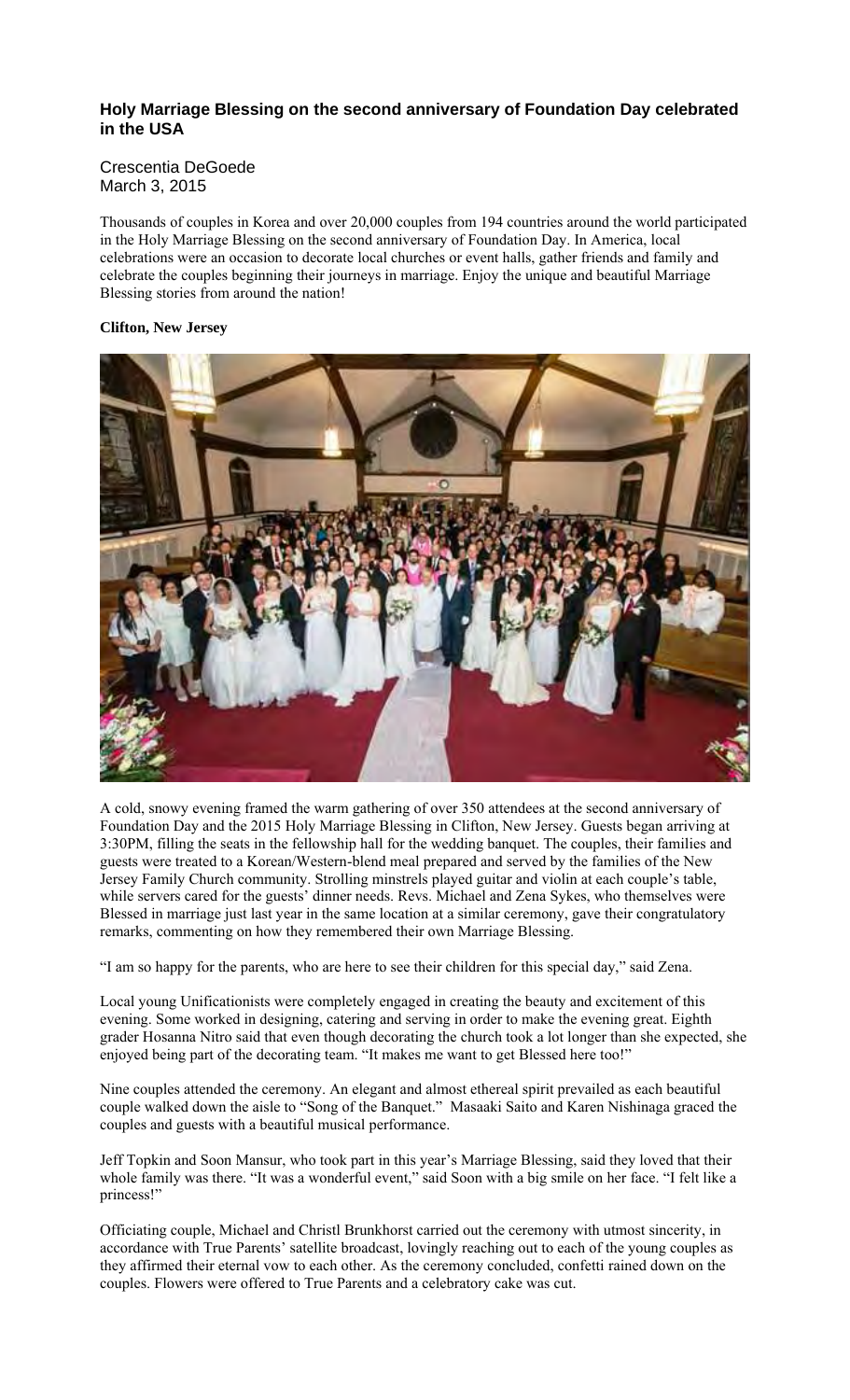Following the ceremony, couples gathered in the fellowship hall to share cake and have their "first dance." Best wishes were offered to all the couples as they begin their walk together in true love.

### **Maryland**



There were tears, cheers and toasts aplenty at La Fontaine Bleue Wedding Center on Monday night as three couples celebrated their cross-continental nuptials in a crowd of 130 well-wishers.

Peter Hanna married Nari Stephens of Columbia, Maryland. Daniele Guiducci of Italy married Angelina Beltrami of Charlestown, West Virginia, and her brother, David Beltrami exchanged vows with Emiko Kitano of Japan. Five other members of the New Hope Family Church, including Stephanie Eby, Joshua Hunter, Ryusung Weinman, Terese Ferrete, and Mateo Eisenbart joined the main Holy Marriage Blessing ceremony with True Mother in Cheong Pyeong, Korea.

Assistant Pastor James Boothby began the event with a passionate invocation. Dr. Reverend Vandy Kennedy, pastor of the Walker Mill Baptist Church in Capitol Heights, gave the couples pastoral guidance for their new journey. Dr. Kennedy co-founded the Interfaith Marriage Coalition in January to promote the marriage blessing and distributed thousands of flyers advertising the Marriage Blessing on March 2nd. Mayor Lee Walker, longtime mayor of Landover Hills, Maryland gave a greeting to the celebrants and wished them well.

The three hour celebration was guided by three masters of ceremonies: Douglas Burton was the first, and he gave welcoming remarks; Henri Schauffler served as emcee during the formal blessing ceremony which took place during the live transmission from Korea, and Se-Gil and Julie Feldsott served as emcees during the entertainment portion. The celebrants dined on Chicken Marsala and beef brisket before the dancing began. The father-daughter dance brought many tears as the band played "Dream a little dream of me."

Pierangelo Beltrami, father of Angelina and David said in his toast, "All I can feel is God's grace. It is extraordinary what True Father has done by creating a family that has linked all families here."

#### **New Hampshire**

The New Hampshire Family Church had a wonderful Foundation Day and Marriage Blessing Ceremony. The small church of a little over 30 people, including five guests, embraced the local bride and groom who attended the local ceremony.

The groom's father gave a wonderful explanation of the centrality of the concept of inheriting God's love, life and lineage before the ceremony. Both the bride and groom's parents were able to contribute and be a part of the ceremony.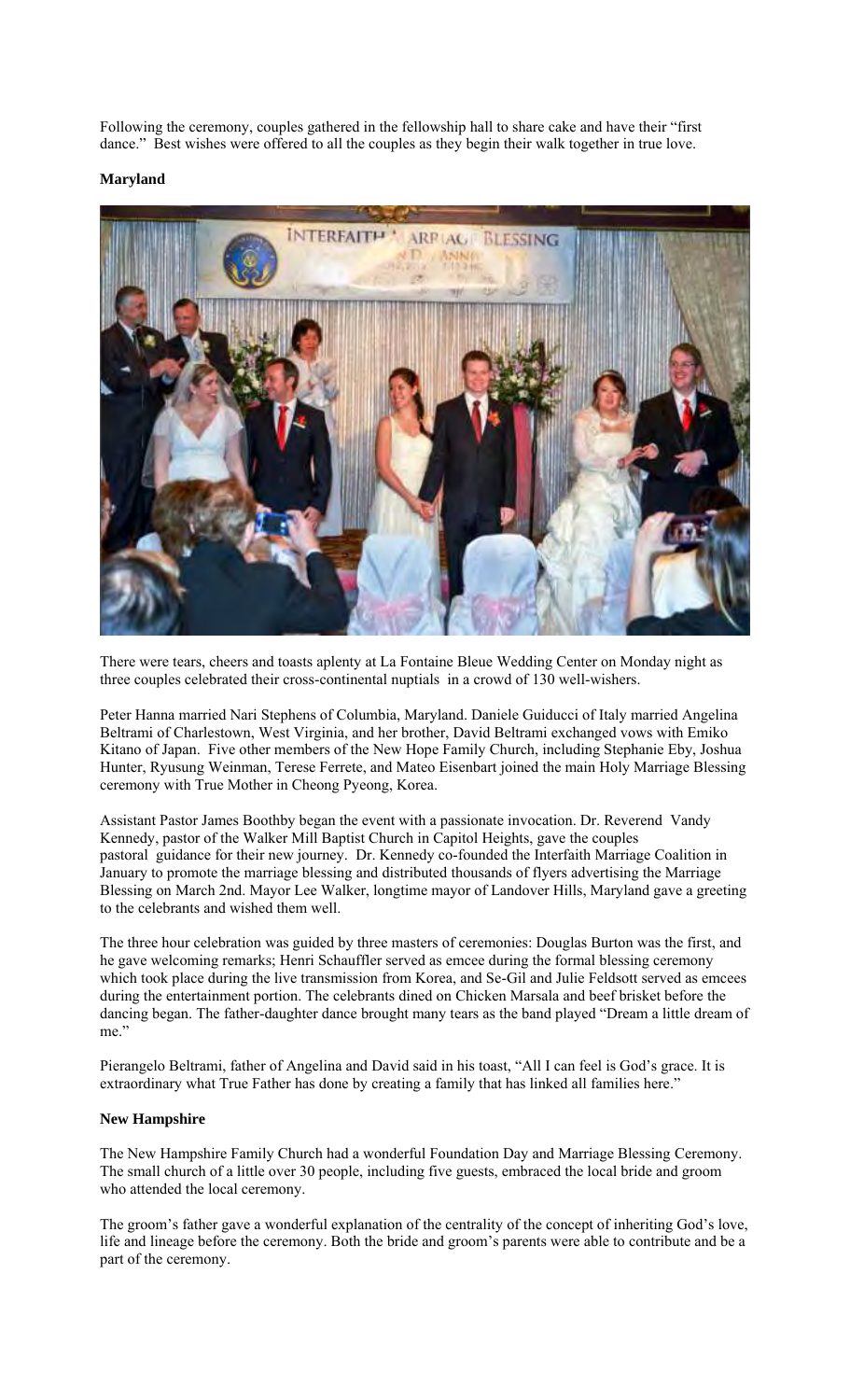The ceremony became more than just a wedding for the couple, but a way to reach out to the broader community. The bride invited her landlady, who had the University of Bridgeport in the late seventies and had been warned about the "Moonies." She said that she had seen so many missionaries on campus and avoided them. Nevertheless, she was blown away by the ceremony and meaning behind it and realized that all these years she hadn't known who Unificationists really were. It was a transformative experience for her.

The photographer, too, was a strong Christian, and didn't know at first whether he would take the job, but he agreed to come and loved the ceremony. He said he has been to countless weddings but this was the most beautiful one he had ever been to.

All of the guests were enraptured by the beauty and sincerity of the couples, and amazed to see all of the participants gathered in Korea.

The New Hampshire community is incredibly grateful to True Parents for liberating us all through the Blessing. They are also very grateful for True Mother's leadership. Experiencing the Marriage Blessing reminded everyone of the incredible gift True Parents have given to humanity and how we need to share it with everyone.

### **Chicago, IL**



Seven couples from the Hispanic community and young Unificationists from Thailand and Malaysia participated in the Blessing Celebration at Avalon Banquets in Elk Grove Village. Sister Claudette Muhammad of Nation of Islam and other American Clergy Leadership Conference (ACLC) pastors came to offer their support along with over 200 guests.

#### **Denver, Colorado**

Professional photographer, Tami Ichinoche, met couples for special photo sessions before the main event. Guests and community members all helped to prepare for the event. Rev. Ignace Wantete was honored with escorting the brides down the aisle.

Everyone enjoyed a wonderful reception in the fellowship hall that was beautifully decorated by the local community. Amazing floral arrangements were made and donated by Catherine Ichinohe. In the dining room, after everyone seated themselves, participants cut an extravagant wedding cake prepared by Marianne Rischl and her daughters.

Friends and family made toasts as everyone enjoyed a delicious meal, and Rev. Wantete shared about how he had met the couples when he first taught them about the Divine Principle and True Parents. Each participant also shared words with the group. Overall, they wanted to express their gratitude for all the people who helped them get to the Blessing and to be a part of this momentous day. They felt truly "Blessed".

So many people worked together and invested so much into making this Blessing and Foundation Day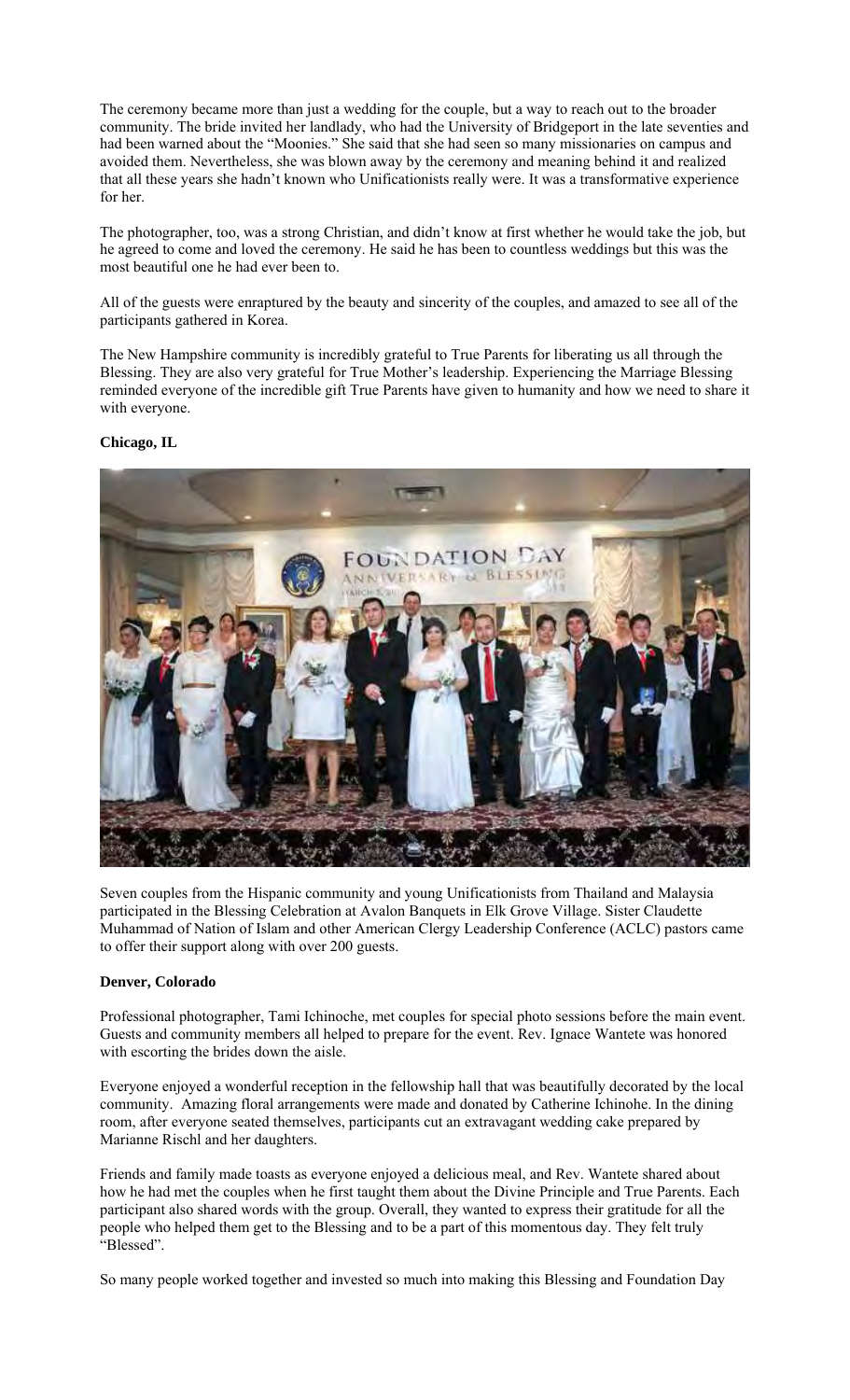celebration happen, and it paid off in a beautiful event.

**New York, NY** 



Twelve couples and over 100 guests, friends and family gathered at The Family Church of New York City for the local Marriage Blessing event. Rev. and Mrs. Compton officiated the ceremony at the 43rd street center. The couples enjoyed an evening of celebration and dancing, including father-daughter and mother-son dances, and the first dance as married couples. It was an uplifting evening for everyone present.

## **Tempe, AZ**



Participants and friends gathered at the Peace Embassy in Tempe, AZ to celebrate the Holy Blessing Ceremony of two young Unificationist couples.

Over 40 celebrants were serenaded by Mark Hickler and Giselle Lee's instrumentals on violin, bass and guitar during the banquet. Many members of the local community helped and did a beautiful job. They felt that they were participating alongside True Mother and those attending in Korea.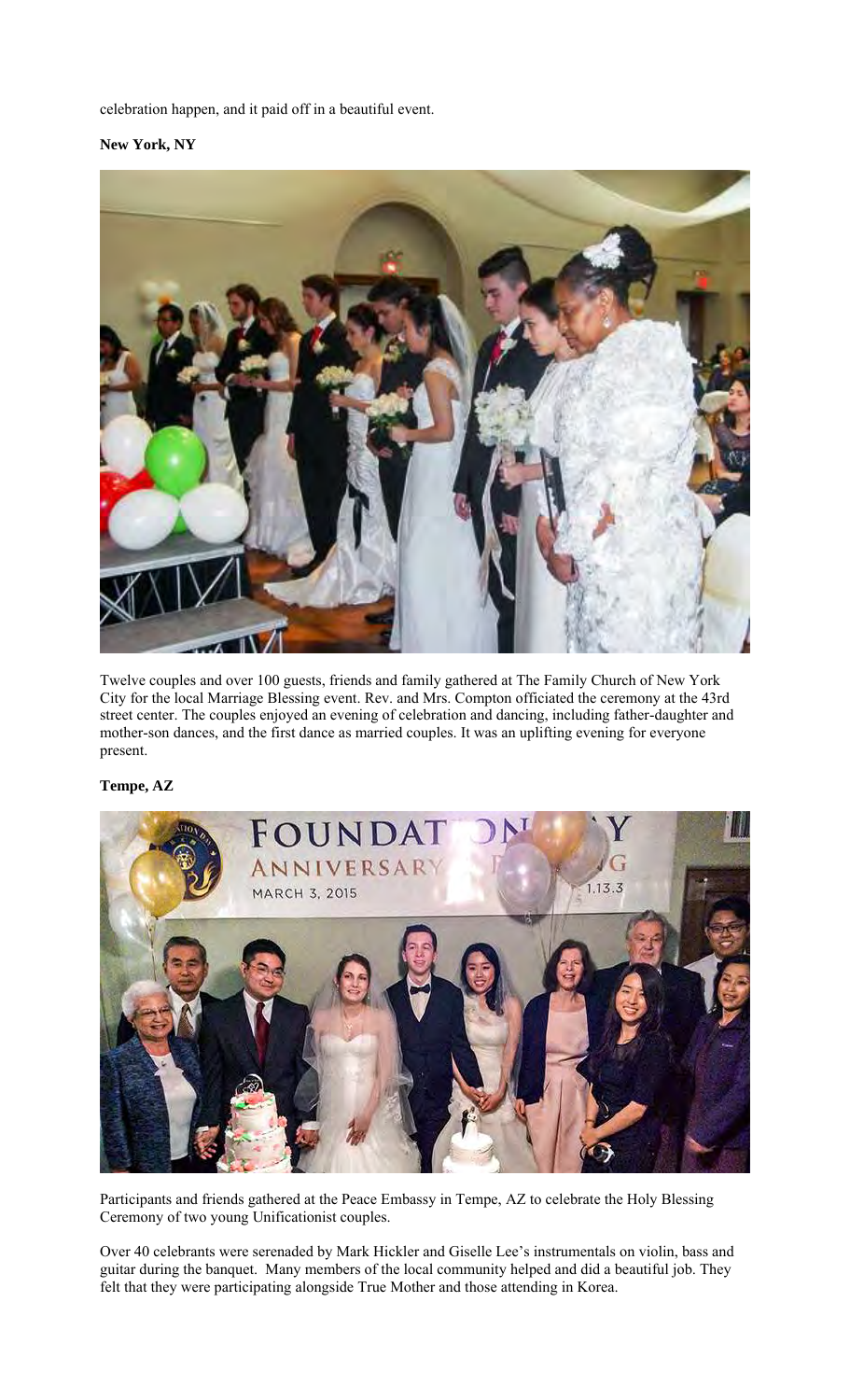After the beautiful video and exchange of the rings, the new brides and grooms were invited into a specially prepared room to cut their respective wedding cakes and take more photographs. The individualized cakes were lovingly crafted by Blandine Perry Taylor.

**Worcester, MA** 



The Worcester community embraced and celebrated their new couple, Stephany Perry and Trevor Anderson. The couple was very happy that they were able to attend the Holy Marriage Blessing ceremony in their local community, because it meant that all their family and friends could join them in this joyful moment. Over 130 participants gathered for the celebration, including one young Unificationist couple. The Worcester Family Church band played festive music as the couples danced amidst great food and a light atmosphere.

## **Bridgeport, Connecticut**



Six couples received the Marriage Blessing in Bridgeport, Connecticut. Rev. Chris and Dr. Christine Hempowicz served as officiators in a ceremony held at the prestigious Tower Room of the Bernhard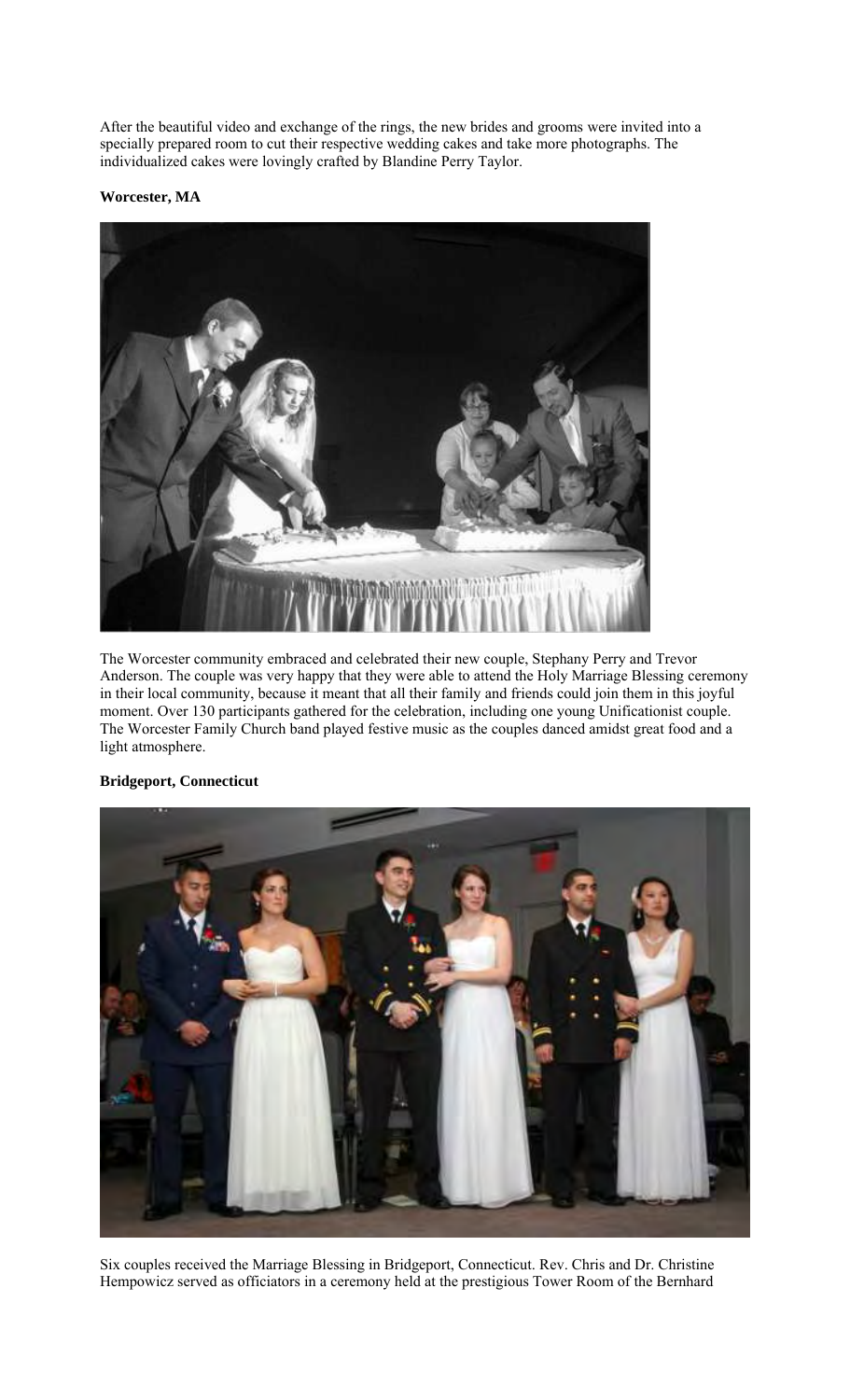Center at the University of Bridgeport Campus, overlooking Long Island Sound. The evening began with photos and hors d'oeuvres in the University's Art Gallery, then moved upstairs for the live feed from Korea.

The program ended with some local talent led by Abe Deshotel who serenaded the new couples with love songs and other pop tunes. The room was filled with over 120 guests who attended the proceedings. The crowd was moved by True Mother's words that emphasized the serious as well as joyous time we live in.

Dr. Hempowicz, in her remarks, noted that this event was a new beginning for Bridgeport and they should endeavor to make these gatherings larger and larger, eventually having one in the nearby Arena.

### **Northern Virginia**



The NOVA Family Church celebration had 90 people in attendance at their Holy Marriage Blessing Ceremony. Fifteen guests attended and were pleased to observe the traditions of the wedding ceremony.



## **Berkeley, California**

Eight couples married at Shimjung Gardens in Berkeley, California in the presence of 100 family and friends. Officiated by Myrna Lapres, assistant pastor of the Bay Area Family Church, the couples began with the Holy Wine ceremony in the prayer room where True Parents stayed many times in the 70's & 80's. It was a beautiful setting overlooking the San Francisco bay for the couples to take their vows, exchange rings, and begin their married life together. There was a cake for each couple to cut and guests enjoyed wonderful food and fellowship.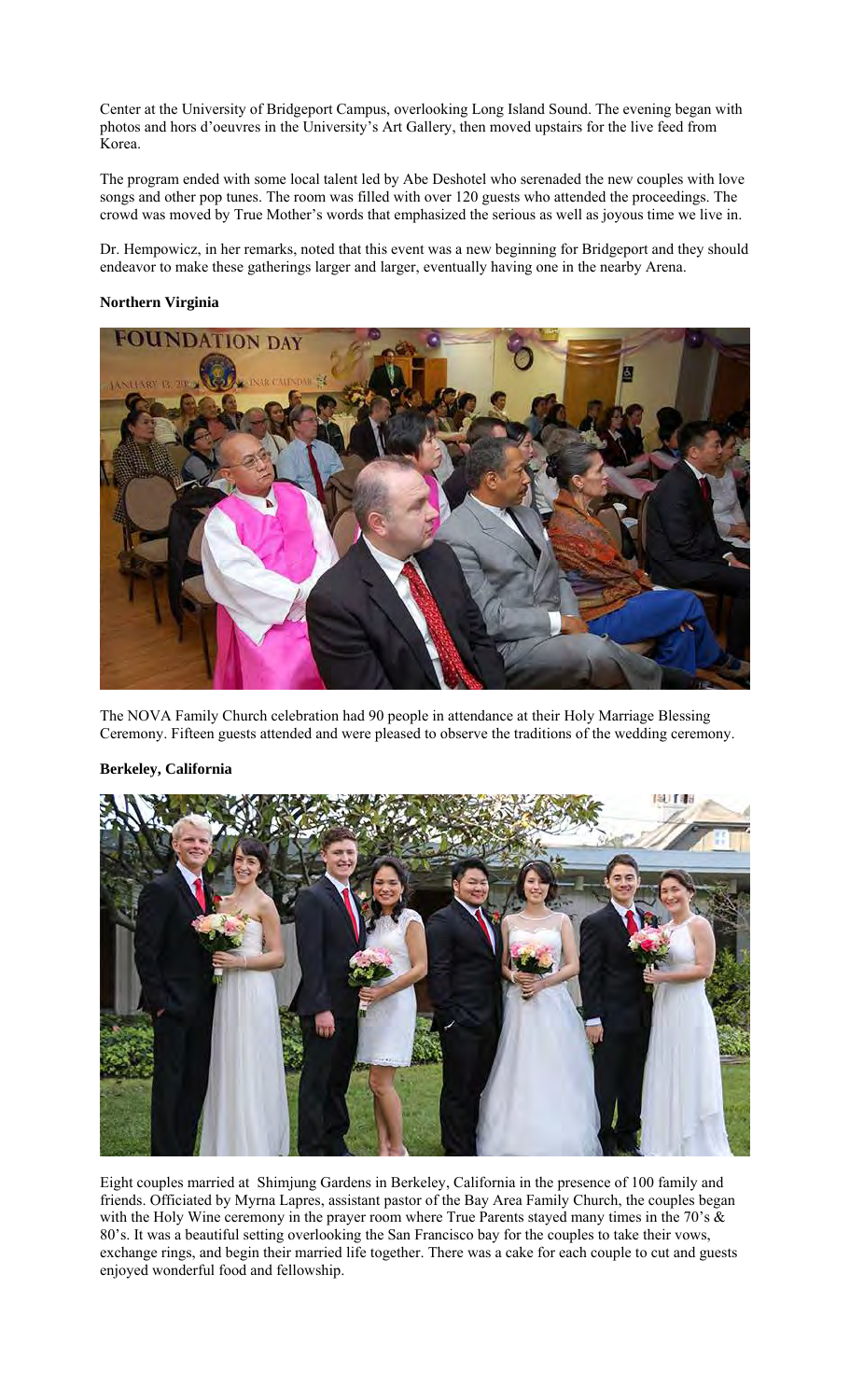## **Family Church of South Florida**



Around 35 members gathered at the Hialeah Center to watch the Foundation Day Holy Marriage Blessing live broadcast. Two local families had children who were participating in Korea, so it was very exciting to experience it together with them. After singing songs and greeting True Parents, Rev. Wesley and Gladys Samuel, who recently celebrated their 46th year of marriage, led the congregation in a holy wine ceremony. It was a precious and memorable time, with laughter and the sharing of joy.

### **Columbus, Ohio**



Three couples attended from Columbus, Ohio: Young Angelucci and Grace Lindstrom; Trimon Lamson and Felicia Bratti; and Seizan Lindstrom and Junna Kanazawa.

### **Detroit, Michigan**